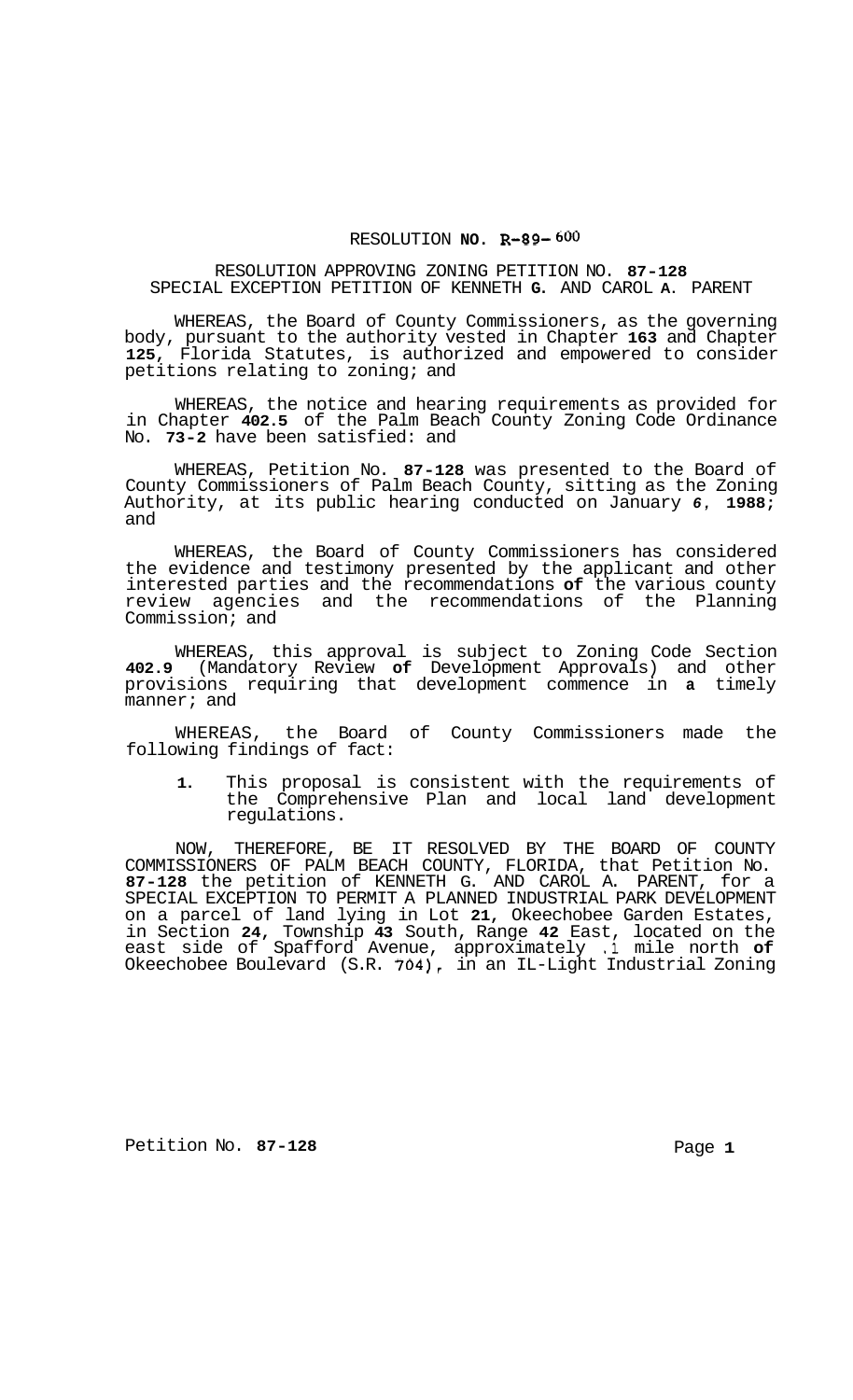District, was approved as advertised, subject to the following conditions:

- **1.**  Prior to certification, the petitioner shall present documentation verifying the location of the building prior to **1973** or seek relief from the required **40** foot front setback from the Board of Adjustment.
- **2.**  Prior to site plan certification the petitioner shall submit release documents for planting in the easement long the eastern property line or locate the five *(5)*  foot required landscape strip **3** feet to the west.
- **3.**  Petitioner shall preserve the **36"** ficus tree located near the western property line as indicated on exhibit **20.**
- **4. No** outside storage of disassembled vehicles or parts or contractors\* supplies shall be permitted on site.
- **5. No** stock loading or dumpster pickup will be permitted between the hours *of* **9:00** p.m. and **7:OO** a.m.
- **6. No** off-premises signs shall be permitted on site.
- **7.**  Vehicle parking shall be limited to the parking spaces designated on the approved site plan. **No** parking of vehicles or equipment is to be allowed in landscaped areas, rights-of-way or interior driveways.
- *8.*  Use **of** the site shall be limited to the use of a contractors warehouse and office.
- **9.**  The developer shall retain the stormwater runoff in accordance with all applicable agency requirements in effect at the time of the permit application. However, at a minimum, this development shall retain onsite three **(3)** inches **of** the stormwater runoff generated by a three *(3)* year-one **(1)** hour storm as required by the Permit Section, Land Development Division. The drainage system shall be maintained in an acceptable condition as approved by the County Engineer. In the event that the drainage system is not adequately maintained as determined by the County Engineer, this matter will be referred to the Code Enforcement Board for enforcement.

If required by the County Engineer or the South Florida Water Management District the developer shall design the drainage system such that storm water runoff from the parking areas and paved surfaced shall be separate from those areas which may contain hazardous or undesirable waster from the proposed site.

Petition No. 87-128 **Page 2**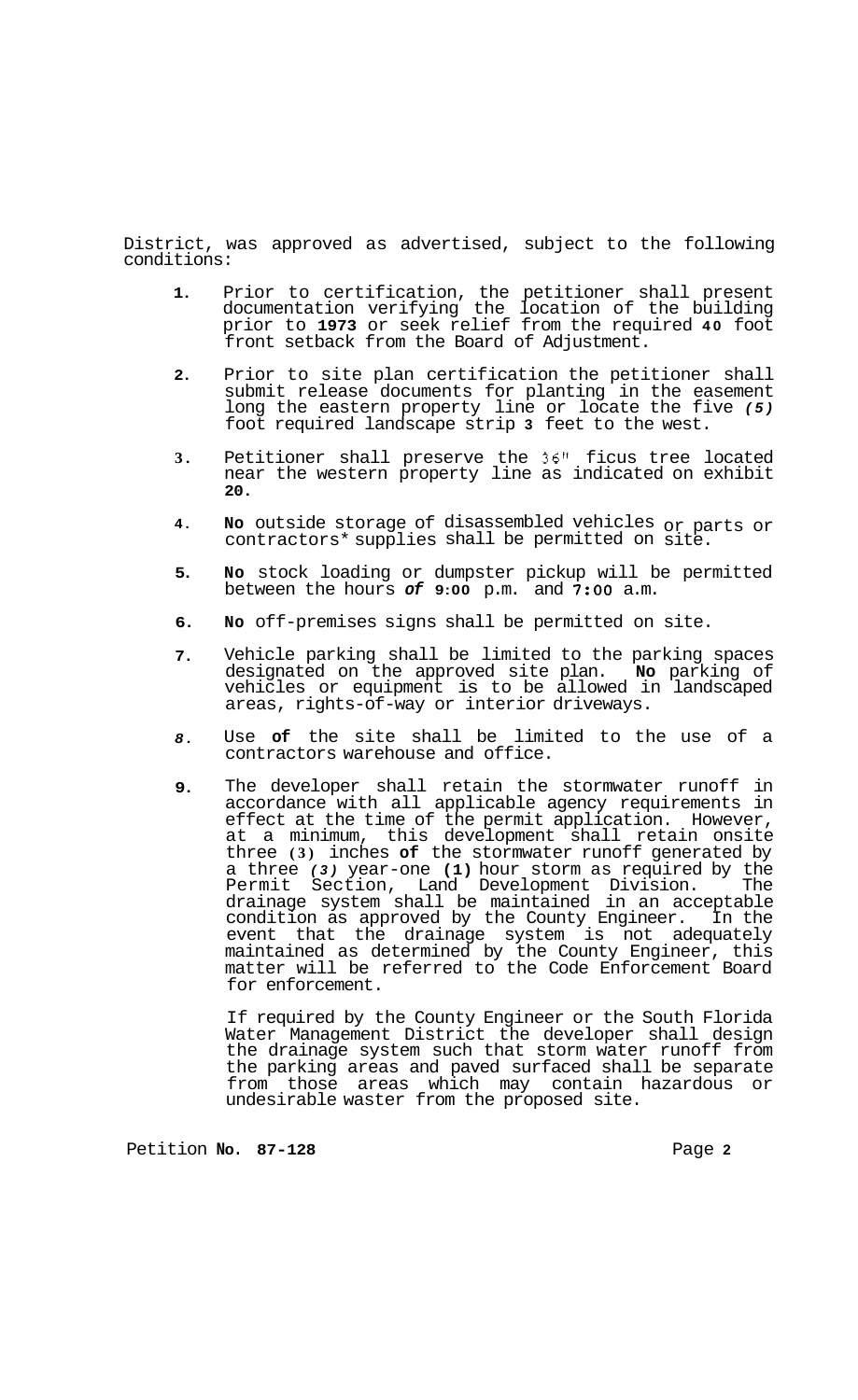- lo. The property owner shall construct Spafford Avenue as a local road minimum 2-10 foot travel lanes from the existing paved terminus north of Okeechobee Boulevard north to the project's north property line concurrent with onsite paving and drainage improvements.
- 11. The property owner shall pay a Fair Share Fee in the amount and manner required by the "Fair Share Contribution for Road Improvements Ordinancell as it presently exists or as it may from time to time be amended. The Fair Share Fee for this project presently is \$509.00 **(19** trips **X** \$26.79 per trip).
- In order to comply with the mandatory traffic<br>performance standards the property owner shall be In 12. restricted to the following phasing schedule:
	- No further building permits shall be issued until  $a)$ construction has commenced for Okeechobee Boulevard as a 6-laned from Military Trail to Palm<br>Beach Lakes Boulevard plus the appropriate paved tapers.
- 13. Prior to the issuance of a certificate of occupancy, the petitioner shall bring the residential structure in conformance with the appropriate building standards for the proposed use.
- 14. Prior to obtaining an occupational licens<sup>e</sup> the petitioner shall obtain all of the necessary permits and approvals to bring the existing residential structure on site in to conformance with the appl:.cable building codes.
- 15. Generation and disposal **of** hazardous effluents into sanitary sewerage system shall be prohibited unless adequate pretreatment facilities approved by the Florida Department of Environmental Regulation IFDER) and Agency responsible for sewage works are constructed and used by project tenants or owners generating such effluents.
- Since sewer service is available to the property, 16. septic tank shall not be approved for use on the property.
- Since water service is available to the property, a 17. potable water well shall not be approved for use on the property.

Petition **No.** 87-128 **Page 3**